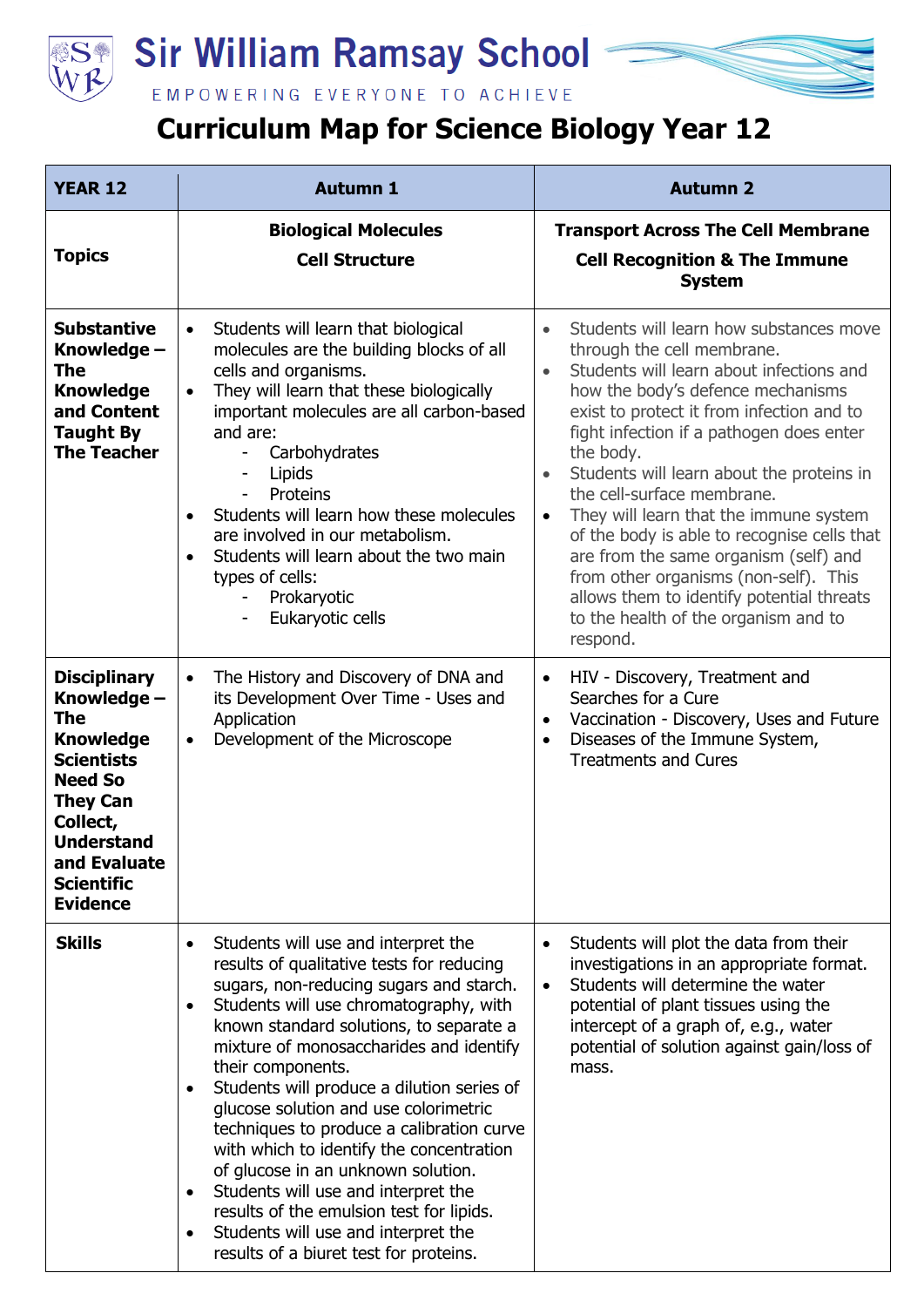|                                                    | Students will use chromatography with<br>known standard solutions, to separate a<br>mixture of amino acids and identify their<br>components.<br>Students will identify the variables that<br>must be controlled in their investigation<br>into rate of reaction.<br>Students will calculate the uncertainty of<br>their measurements of the rate of<br>reaction.<br>Students will select an appropriate<br>format for the graphical presentation of<br>the results of their investigation into the<br>rate of enzyme-controlled reactions.<br>Students will use a tangent to find the<br>initial rate of an enzyme-controlled<br>reaction.<br>Students will use incomplete information<br>about the frequency of bases on DNA<br>strands to find the frequency of other<br>bases.<br>Students will use iodine in potassium<br>iodide solution to identify starch grains in<br>plant cells.<br>Students will calculate a mitotic index. |                                                                                                                                                                                                                                    |
|----------------------------------------------------|----------------------------------------------------------------------------------------------------------------------------------------------------------------------------------------------------------------------------------------------------------------------------------------------------------------------------------------------------------------------------------------------------------------------------------------------------------------------------------------------------------------------------------------------------------------------------------------------------------------------------------------------------------------------------------------------------------------------------------------------------------------------------------------------------------------------------------------------------------------------------------------------------------------------------------------|------------------------------------------------------------------------------------------------------------------------------------------------------------------------------------------------------------------------------------|
| <b>Links To</b><br><b>Prior</b><br><b>Learning</b> | GCSE Content - Food Tests (also covered<br>in Years 7 and 8)<br>GCSE Content - Structure of DNA and<br>$\bullet$<br>DNA Replication (Triple Biology only)<br>Microscope Structure - introduced at<br>Year 7 and developed at Year 9                                                                                                                                                                                                                                                                                                                                                                                                                                                                                                                                                                                                                                                                                                    | Diffusion, Osmosis, Active Transport<br>$\bullet$<br>introduced early in Year 9<br>Fighting Infection in Years 7 and 8 plus<br>٠<br>Triple and Combined Science                                                                    |
| Literacy/<br><b>Numeracy</b>                       | Literacy - building on structure of long<br>answer questions<br>Practical Write Up Skills - focus on<br>$\bullet$<br>hypothesis and methods<br><b>Essay Development</b><br>Numeracy - focus on plotting graphs,<br>tangents and calculations around<br>chromatography and mitosis                                                                                                                                                                                                                                                                                                                                                                                                                                                                                                                                                                                                                                                      | Literacy - building on structure of<br>describe questions<br>Practical Write Up Skills - focus on risk<br>$\bullet$<br>assessments<br>Numeracy - focus on interpretations of<br>$\bullet$<br>graphs and using intercepts of graphs |
| <b>Cross</b><br><b>Curricular</b>                  | Food & Nutrition - Biological Molecules<br>$\bullet$<br>History - Discovery of DNA and Medicine<br>Through Time                                                                                                                                                                                                                                                                                                                                                                                                                                                                                                                                                                                                                                                                                                                                                                                                                        | PSHE - HIV Discovery, Treatment and<br>$\bullet$<br>Safe Sex<br><b>PSHE - Vaccination</b><br>$\bullet$                                                                                                                             |
| <b>Assessment</b>                                  | <b>Biological Molecules Assessment</b><br><b>Cell Structure Assessment</b><br>$\bullet$                                                                                                                                                                                                                                                                                                                                                                                                                                                                                                                                                                                                                                                                                                                                                                                                                                                | Transport Across the Cell Membrane<br>$\bullet$<br>Assessment<br>Cell Recognition and the Immune System<br>$\bullet$<br>Assessment                                                                                                 |

| <b>YEAR 12</b>                      | <b>Spring 1</b>                                                                       | <b>Spring 2</b>                                                      |
|-------------------------------------|---------------------------------------------------------------------------------------|----------------------------------------------------------------------|
| <b>Topics</b>                       | <b>Genetic Information, Variation &amp;</b><br><b>Relationships Between Organisms</b> | <b>Organisms Exchange Substance With</b><br><b>Their Environment</b> |
| <b>Substantive</b><br>Knowledge $-$ | Students will learn of the information<br>needed for an organism to be created        | Students will learn about exchange.                                  |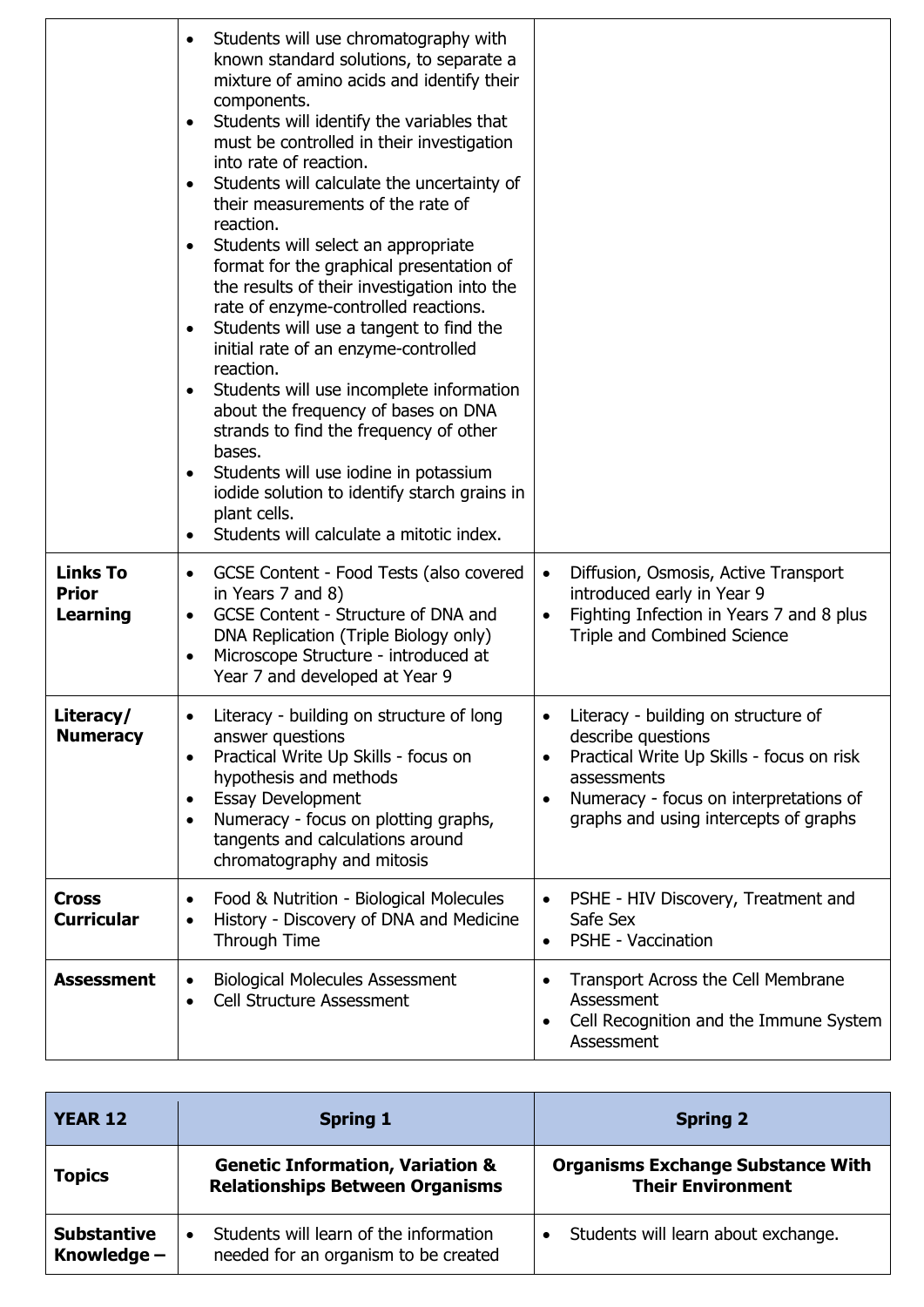| The<br><b>Knowledge</b><br>and Content<br><b>Taught By</b><br><b>The Teacher</b>                                                                                                                                 | and to function is encoded in the DNA<br>found in every cell.<br>Students will learn that all organisms use<br>$\bullet$<br>the same genetic code and that the<br>information encoded in the DNA is used<br>to make proteins. Students will learn<br>how this code is used to make proteins.<br>Students will learn about mutations and<br>that they are the basis of genetic change<br>and variation.<br>They will learn that this results in<br>differences in the genes between every<br>individual.<br>Students will learn that certain genes will<br>enable individuals to survive and<br>reproduce.<br>They will learn how variation makes it<br>$\bullet$<br>possible for animals to adapt.                                                                                                                     | Students will learn how exchange<br>$\bullet$<br>surfaces are adapted to their functions.<br>Students will learn how single-celled<br>$\bullet$<br>organisms rely on diffusion to transport<br>into and out of the cell.<br>They will learn about multicellular<br>$\bullet$<br>organisms and how they are usually too<br>large for diffusion to be an effective<br>transport system and so they have mass<br>transport systems.<br>Students will learn how important<br>$\bullet$<br>substances travel around larger<br>organisms such as animals and plants.                                                                                                                                                                                                                                                                                                                                                                                                                                                                                                                                                                                                                                               |
|------------------------------------------------------------------------------------------------------------------------------------------------------------------------------------------------------------------|------------------------------------------------------------------------------------------------------------------------------------------------------------------------------------------------------------------------------------------------------------------------------------------------------------------------------------------------------------------------------------------------------------------------------------------------------------------------------------------------------------------------------------------------------------------------------------------------------------------------------------------------------------------------------------------------------------------------------------------------------------------------------------------------------------------------|--------------------------------------------------------------------------------------------------------------------------------------------------------------------------------------------------------------------------------------------------------------------------------------------------------------------------------------------------------------------------------------------------------------------------------------------------------------------------------------------------------------------------------------------------------------------------------------------------------------------------------------------------------------------------------------------------------------------------------------------------------------------------------------------------------------------------------------------------------------------------------------------------------------------------------------------------------------------------------------------------------------------------------------------------------------------------------------------------------------------------------------------------------------------------------------------------------------|
| <b>Disciplinary</b><br>Knowledge -<br>The<br><b>Knowledge</b><br><b>Scientists</b><br><b>Need So</b><br><b>They Can</b><br>Collect,<br><b>Understand</b><br>and Evaluate<br><b>Scientific</b><br><b>Evidence</b> | DNA Discovery, Development and Uses<br>$\bullet$<br>Protein Synthesis Discovery,<br>$\bullet$<br>Development and Uses<br>Genetic Diversity and Adaptation -<br>$\bullet$<br>Relation and Linking into Evolution<br>Practical Techniques for Quantitative<br>$\bullet$<br>Investigations and their Development                                                                                                                                                                                                                                                                                                                                                                                                                                                                                                          | Heart Structure, Treatments for Diseases<br>$\bullet$<br>and Development<br>Gas Exchange, Treatment for Diseases<br>$\bullet$<br>and Development                                                                                                                                                                                                                                                                                                                                                                                                                                                                                                                                                                                                                                                                                                                                                                                                                                                                                                                                                                                                                                                             |
| <b>Skills</b>                                                                                                                                                                                                    | Students will examine meiosis in<br>$\bullet$<br>prepared slides of suitable plant or<br>animal tissue.<br>Students will use the expression 2n to<br>calculate the possible number of<br>different combinations of chromosomes<br>following meiosis, without crossing over.<br>Students will use a logarithmic scale<br>when dealing with data relating to large<br>numbers of bacteria in a culture.<br>Students will be given data from which<br>to calculate an index of diversity and<br>interpret the significance of the<br>calculated value of the index.<br>Students will use standard scientific<br>calculators to calculate the mean values<br>of data they have collected or have been<br>given.<br>Students will calculate and interpret the<br>values of the standard deviations of their<br>mean values. | Students will use agar blocks containing<br>$\bullet$<br>indicator to determine the effect of<br>surface area to volume ratio and<br>concentration gradient on the diffusion<br>of an acid or alkali.<br>Students will be given the dimensions of<br>$\bullet$<br>cells with different shapes from which to<br>calculate the surface area to volume<br>ratios of these cells.<br>Students will dissect mammalian lungs,<br>$\bullet$<br>the gas exchange system of a bony fish<br>or of an insect.<br>Students will use an optical microscope<br>$\bullet$<br>to examine prepared mounts of gas<br>exchange surfaces of a mammal, fish<br>and insect, or temporary mounts of gills.<br>Students will use three-way taps,<br>$\bullet$<br>manometers and simple respirometers to<br>measure volumes of air involved in gas<br>exchange.<br>Students will be given values of<br>$\bullet$<br>pulmonary ventilation rate (PVR) and<br>one other measure, requiring them to<br>change the subject of the equation: PV R<br>$=$ tidal volume $\times$ breathing rate.<br>Students will design and carry out an<br>$\bullet$<br>investigation into the effect of a named<br>variable on human pulse rate or on the |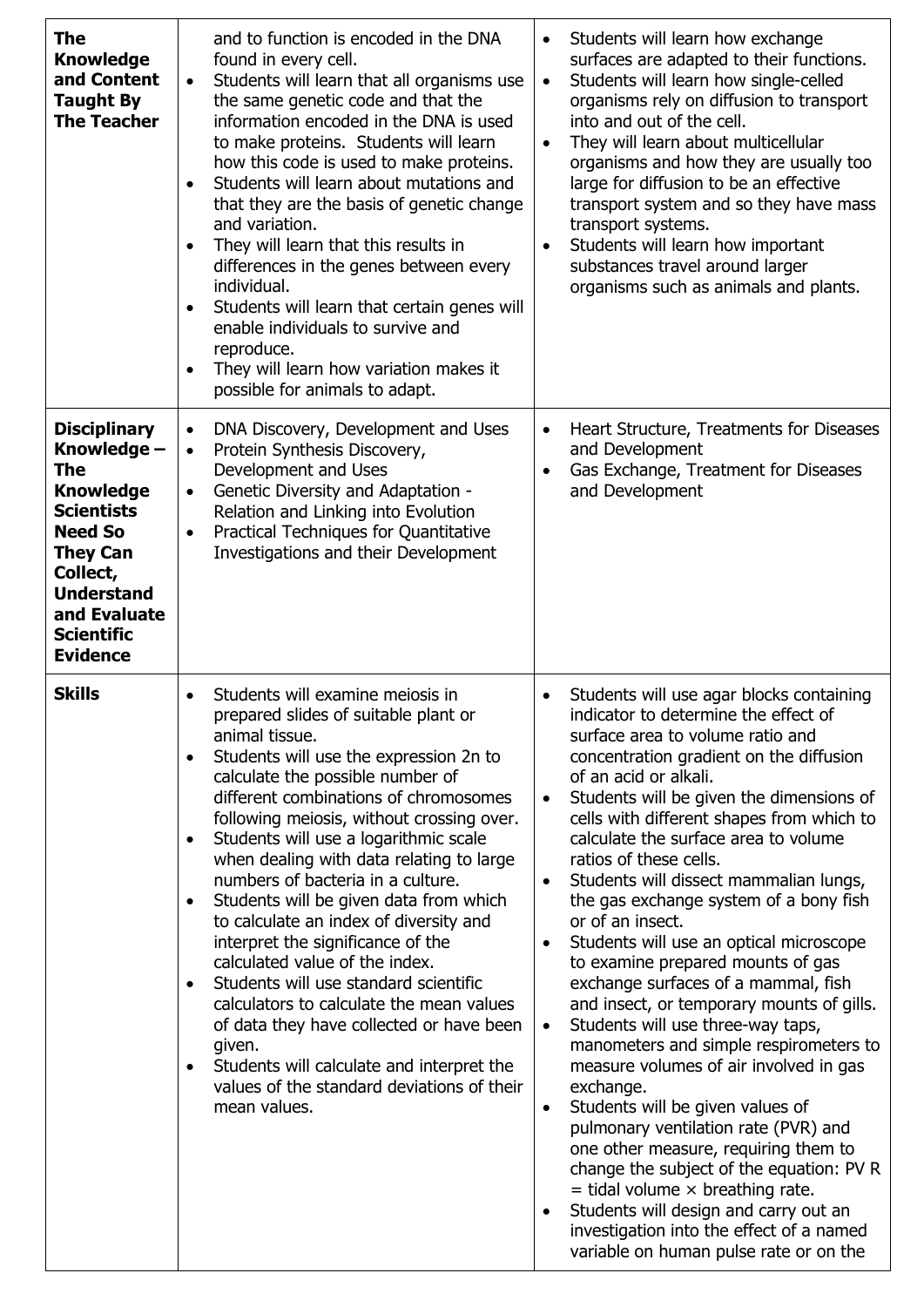|                                                    |                                                                                                                                                                                                                                                                                | heart rate of an invertebrate, such as<br>Daphnia.<br>Students will be given values of cardiac<br>output (CO) and one other measure,<br>requiring them to change the subject of<br>the equation: $CO =$ stroke volume $\times$<br>heart rate.<br>Students will set up and use a potometer<br>to investigate the effect of a named<br>environmental variable on the rate of<br>transpiration. |
|----------------------------------------------------|--------------------------------------------------------------------------------------------------------------------------------------------------------------------------------------------------------------------------------------------------------------------------------|----------------------------------------------------------------------------------------------------------------------------------------------------------------------------------------------------------------------------------------------------------------------------------------------------------------------------------------------------------------------------------------------|
| <b>Links To</b><br><b>Prior</b><br><b>Learning</b> | DNA structure and mutations covered in<br>$\bullet$<br>GCSE.<br>Quantitative methods for looking at<br>$\bullet$<br>diversity introduced at Triple Biology<br>GCSE.<br>DNA structure in Years 7 and 8 content.                                                                 | Gas exchange in lungs at Years 7 and 8.<br>$\bullet$<br>Gas exchange in plants at GSCE Biology.<br>$\bullet$<br>Enzymes and digestion - introduced in<br>$\bullet$<br>Years 7 and 8 and developed in GCSE<br>Combined and Triple.<br>Heart structure - GCSE content.                                                                                                                         |
| Literacy/<br><b>Numeracy</b>                       | Literacy - development of explain<br>$\bullet$<br>questions and how to approach/ answer<br>them.<br>Practical Write Up Skills - focus on<br>$\bullet$<br>analysis of data and conclusion.<br>Numeracy - calculations, logarithms,<br>$\bullet$<br>mean and standard deviation. | Literacy - development of essay<br>$\bullet$<br>structure and how to approach the essay<br>questions based around the topics so far.<br>Practical Write Up Skills - focus on<br>$\bullet$<br>background research and referencing.<br>Numeracy - surface area to volume ratio<br>$\bullet$<br>calculations, PVR calculations and<br>cardiac output calculations.                              |
| <b>Cross</b><br><b>Curricular</b>                  | Geography - Biodiversity Investigations<br>$\bullet$                                                                                                                                                                                                                           | PE - Heart and Lung Function and<br>Cardiac Output<br>Geography - Water Quality for Plant and<br><b>Insect Life/Biodiversity</b>                                                                                                                                                                                                                                                             |
| <b>Assessment</b>                                  | Control of Gene Expression Assessment<br>٠                                                                                                                                                                                                                                     | Organisms Exchange Substance with<br>their Environment Assessment                                                                                                                                                                                                                                                                                                                            |

| <b>YEAR 12</b>                                                                                                                                           | <b>Summer 1</b>                                                                                                                                                                                       | <b>Summer 2</b>                                                                                                                                                                                                                                                                                      |
|----------------------------------------------------------------------------------------------------------------------------------------------------------|-------------------------------------------------------------------------------------------------------------------------------------------------------------------------------------------------------|------------------------------------------------------------------------------------------------------------------------------------------------------------------------------------------------------------------------------------------------------------------------------------------------------|
| <b>Topics</b>                                                                                                                                            | <b>Photosynthesis</b>                                                                                                                                                                                 | <b>Respiration</b>                                                                                                                                                                                                                                                                                   |
| <b>Substantive</b><br>Knowledge -<br>The<br><b>Knowledge</b><br>and Content<br><b>Taught By</b><br><b>The Teacher</b>                                    | Students will learn that almost all life on<br>Earth depends on photosynthesis.<br>Students will learn how photosynthesis<br>$\bullet$<br>works in detail and the limiting factors<br>that effect it. | Students will learn about respiration how<br>$\bullet$<br>a series of chemical reactions allow cells<br>to release energy.<br>Students will learn about the four stages<br>$\bullet$<br>of respiration:<br><b>Glycolysis</b><br>The Link Reaction<br>The Krebs Cycle<br>The Electron Transport Chain |
| <b>Disciplinary</b><br>Knowledge -<br>The<br><b>Knowledge</b><br><b>Scientists</b><br><b>Need So</b><br><b>They Can</b><br>Collect,<br><b>Understand</b> | The link between Photosynthesis and<br>$\bullet$<br>Respiration.                                                                                                                                      | The link between Respiration and<br>$\bullet$<br>Photosynthesis.                                                                                                                                                                                                                                     |